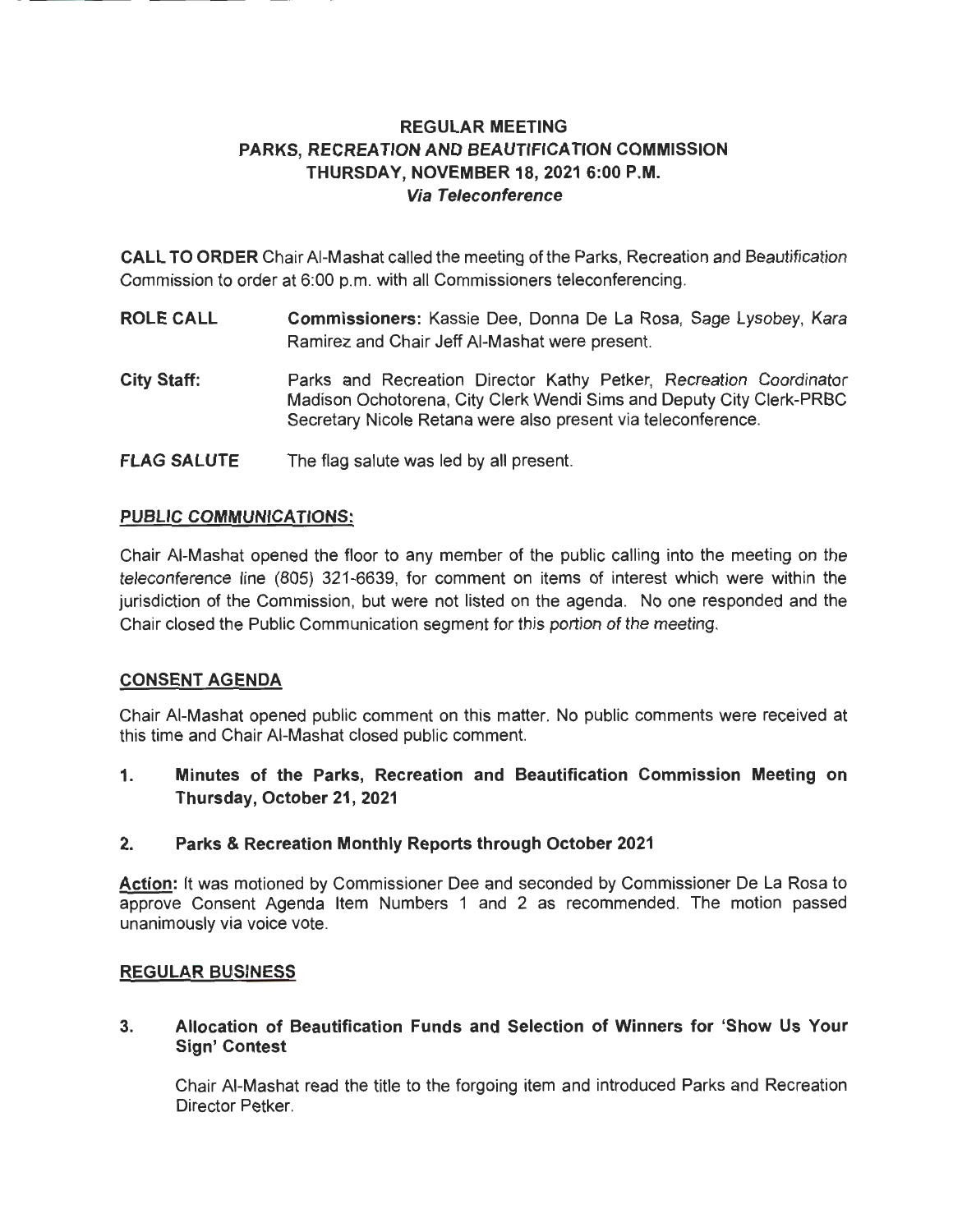Parks and Recreation Director Petker presented a brief staff report on the allocation of funds of the sale of the Grover Beach signs also, presented the submissions of the sign contest.

Commissioners discussed using the monies for lighting on Grand Ave./off Highway 1; Flag/Art banners; sculpture by the GB60 sign; and adding rope lights to all the trees on Grand Avenue. Also, they selected "Life is Grand" as the winner of the Sign Contest.

Chair AI-Mashat opened public comment on this matter. No public comments were received at this time and Chair AI-Mashat closed public comment.

Chair AI-Mashat suggested the Commission return to the next meeting with at least one new idea per Commissioner.

**Action:** Discussed and choose the winner of 'Show Us Your Sign' Contest and will return to the November  $18<sup>th</sup>$  meeting with recommendations for the expenditure of the street sign sales for beautification projects in the City.

#### **PUBLIC COMMUNICATION**

Chair AI-Mashat opened public comment on this matter. No public comments were received at this time and Chair AI-Mashat closed public comment.

#### **COMMISSION COMMUNICATIONS**

Chair AI-Mashat mentioned the Commission recognizing citizens with Beautification Awards.

Commissioner Dee requested to be on any sub-committee needed.

#### **STAFF COMMUNICATION**

Parks & Recreation Director Petker discussed the recent mailer that was sent to all Grover Beach residents of upcoming events, including the Holiday Parade on December 4<sup>th</sup>. She also discussed the approval by the City Council of the South County Skate Park improvements.